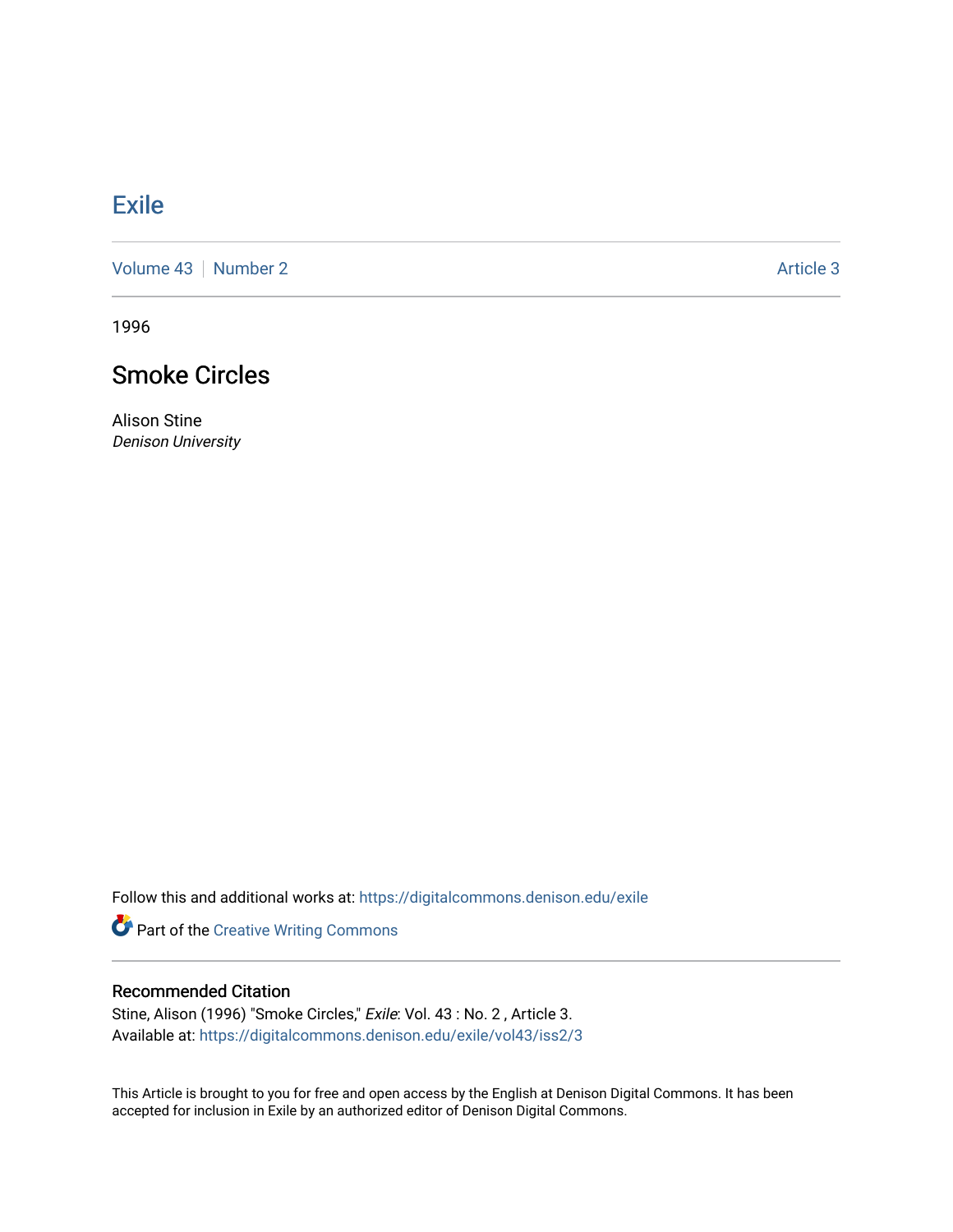## **Smoke Circles**

They met in secret. He liked to think it was because she was ashamed of what they were doing, that she was afraid God would find out, or even worse, one of the nuns. He liked to think of her whispering her prayers at night, her hands clenched together so tightly the dimpled flesh around her knuckles stretched whiter than bone.

But when they came to the cave behind the woodshed and one long sweep of her flashlight revealed stubby vanilla scented candles tucked into rocky crevices and a soft wool blanket nestled invitingly across the floor, he began to wonder if she planned it all.

Even their first meeting seemed contrived. Everyone knew the Catholic girls hung out at the library after school. They stood out front in scattered groups like flocks of tropical birds pondering migration, each plaid, pleated skirt a fan of plumage, watching the boys from the public school parade past in their shiny cars.

His friends picked her out at the beginning of the school year, long skinny legs, hot chocolate colored hair curling shyly into the round, white curve of her elbow. Her books pressed against her chest like hungry children clamoring for attention.

The boys called out to her from car windows, their angular arms beckoning, their sugary voices singing that sweet song: *hey baby let me take you for a ride let me show you what you 're made for does that cross around your neck make you a saint cause angel I'm in need of saving.* She kept on walking, turning her head till her hair fell across her face and hid the smile that played with her lips like an eager adolescent.

This drove them mad.

They followed her home, strolling a few feet behind her, watching her book bag bounce against her back in time with their heartbeats. They called her house at three a.m. and exhaled repeatedly. They sat in trees in her front yard, swinging blue jean legs and hollering through cupped hands *come out and play, baby* till her father threatened to call the police — all tried and true methods of obtaining a girl's respect and affection. Still, the blinds at her window stayed closed.

His friends sought comfort in other girls: drugstore blondes, leggy redheads. They all looked the same in those uniforms, anyway.

"Steve," they told him, their voices holding the awed conviction of one who has become a true believer. "There are girls out there that will screw you for a stick of gum."

So he took to chewing Wrigley's, stocking Chiclets in the glove compartment of his truck. Yet in the end, it was the cigarettes that she noticed, his cigarettes in the poetry section of the public library.

She passed by him twice, the second time brushing lightly against his shoulder, sending a shock wave up and down his arm. Steve had a sudden realization of how electrocution must feel  $-$  and he liked it. He caught a whiff of summer as she passed, of sun and air, and grass stems crushed by the weight of warm bodies lying together all afternoon.

He followed her into the next aisle, the poetry aisle. She strained to reach a book on the top shelf. Her hand stopped a few inches too short, her fingers clenching and unclenching uselessly like a child grasping for the cookie jar on top of the refrigerator.

She turned to him.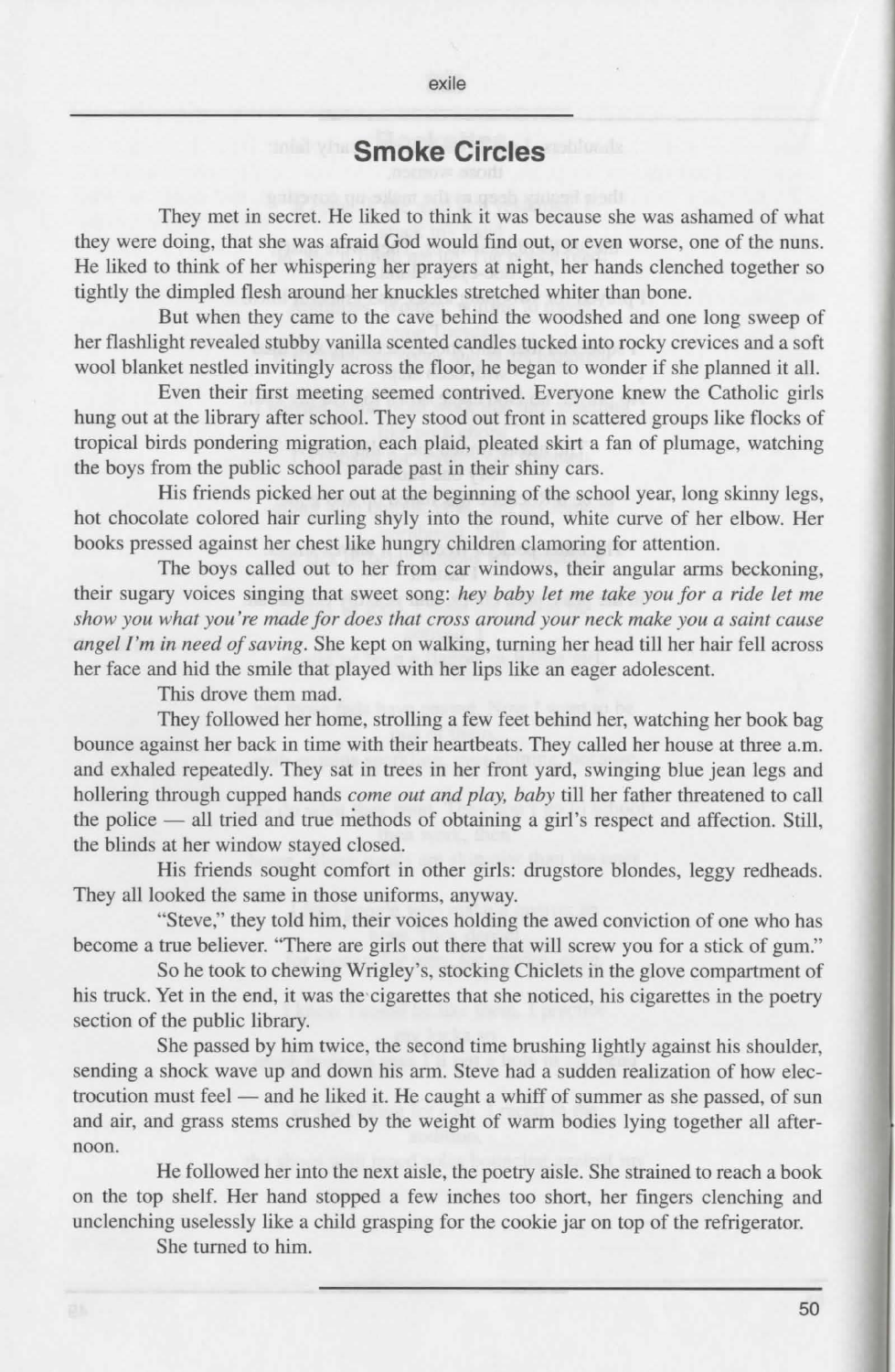"Could you? I can't quite reach." "Which one?"

She pointed to a slim volume with a faded green cover. He reached over her head and plucked it down easily. *Dorothy Parker; Collected Verse.* He held it out of her reach, teasingly, cruelly.

''You like poetry?"

"Pick a page."

He leafed through the worn, gray pages, soft and greasy against his skin. "Forty-nine, " he said.

"The title?"

"Solace."

'"Solace,"' she whispered, her pale voice feathery.

The hair on his arms stood at attention.

She closed her eyes, and inhaled slowly. The tiny gold cross on a chain around her neck rose and fell like a buoy between her breasts.

"There was a rose that withered young. I saw its shattered beauty bung upon a silver stem. They said, what reason there to care with blossoms budding everywhere? I did not answer them." Her eyes flew open, pulses of dark light, settling their sights on him. "Are you impressed?"

"Keep going."

She laughed, the sound of water falling.

"Don't tempt me. I know most of the book by heart."

**Example 2018** The View of The Contract of The Contract of The Contract of The Contract of The Contract of The Contract of The Contract of The Contract of The Contract of The Contract of The Contract of The Contract of The

"An actress."

She tossed her head, and her hair flew over her back and re-arranged itself across her shoulders like a thick dark cloud.

"I played the lead in the school play, Saint Joan. At the end people actua!Jy cried. I made them cry."

Her eyes grew luminous, focusing on him. She did not blink as she said, "I'm Lisa."

The cave, of course, was Lisa's idea. It was Lisa's cave, discovered some time ago in a childhood she did not speak of. He liked to think of a long legged ten-year-old, barefoot and brown skinned, seeking shelter from a sudden storm. He did not ask if she brought other boys here. He had seen the names scrawled on the walls with charcoal, the cigarette butts that were not his.

Their agreement- Lisa's agreement- was simple. He gave her a cigarette for every poem she recited. Though his poetic knowledge previously consisted only of eighthgrade English class, the words spoken in the dark cave, spoken in her clear half-whisper, suddenly made sense. Suddenly, they became something private, exclusive between his ears and her lips. They became secrets.

She squared her shoulders, sat back on her heels -the cave was not tall enough for standing- and closed her eyes. Lisa always closed her eyes, as if it helped her to remember, as if the flickering candlelight and the soft yellow beam of the flashlight were too distracting.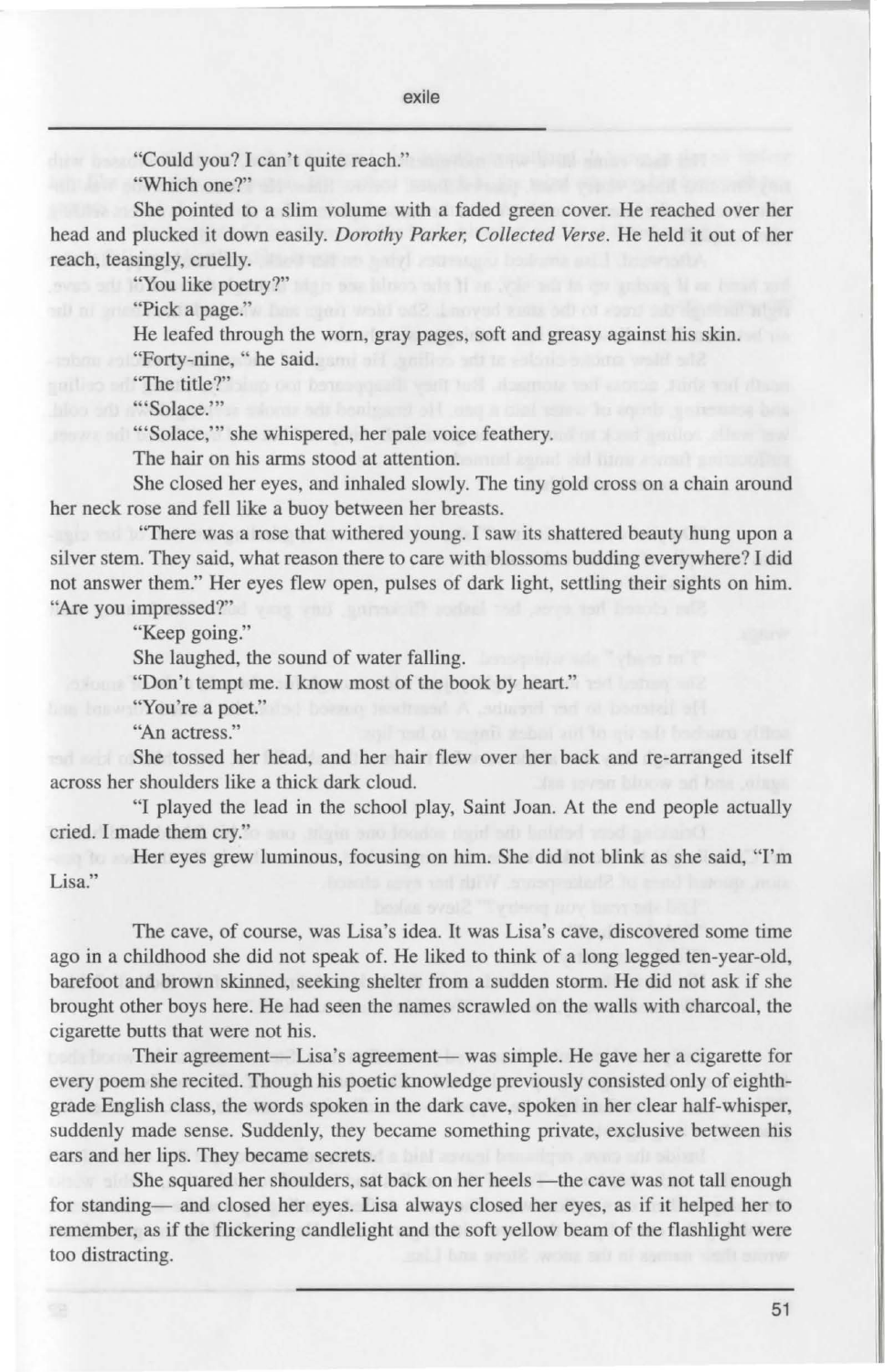Her face came alive with movement, eyebrows arched, forehead crossed with tiny emotion lines: worry lines, passion lines, sorrow lines. He knew when she was finished because the lines melted back into the smooth plain of her skin like breakers settling after a squall.

Afterward, Lisa smoked cigarettes lying on her back, one hand propped under her head as if gazing up at the sky, as if she could see right through the roof of the cave, right through the trees to the stars beyond. She blew rings and watched them hang in the air between them, dissolving into nothingness, only air.

She blew smoke circles at the ceiling. He imagined tracing those circles underneath her shirt, across her stomach. But they disappeared too quickly, hitting the ceiling and scattering, drops of water into a pan. He imagined the smoke seeping down the cold, wet walls, rolling back to him over the ground all misty and hot and he inhaled the sweet, suffocating fumes until his lungs burned.

He never touched her.

"Do you want to kiss me?" she asked him once, grinding the stub of her cigarette into a pile of ash the color of stone.

"Yes," he said.

wings. She closed her eyes, her lashes flickering, tiny gray butterflies beating their

"I'm ready," she whispered.

She parted her mouth slightly, just wide enough for a breath, a slit of smoke.

He listened to her breathe. A heartbeat passed before he leaned forward and softly touched the tip of his index finger to her lips.

Though they met at the cave for two months, she did not invite him to kiss her again, and he would never ask.

Drinking beer behind the high school one night, one of his friends told him of the Catholic girl he had taken home, the curly-haired actress who, in the thrones of passion, quoted lines of Shakespeare. With her eyes closed.

"Did she read you poetry?" Steve asked.

"Did she what?"

"Read you poetry."

His friend threw a crushed can in the darkened direction of the football field. "We made poetry," he said. "We didn't need to read it."

Early into November, it snowed for the first time. Steve waited at the wood shed for two hours before giving up on her and walking back himself. The woods were dark. Without Lisa or her flashlight, he tripped over small things; varicose roots, branches displaced by a long ago storm.

Inside the cave, orphaned leaves laid a brittle, colorless carpet that crackled and came alive under his boots. Two of the candles had burned to extinction, feeble wicks drowning in their own yellow wax. The snow drifted, sending up a white smoke screen, sprinkling the outer lip of the cave with sugar circles. He crouched by the ground and wrote their names in the snow. Steve and Lisa.